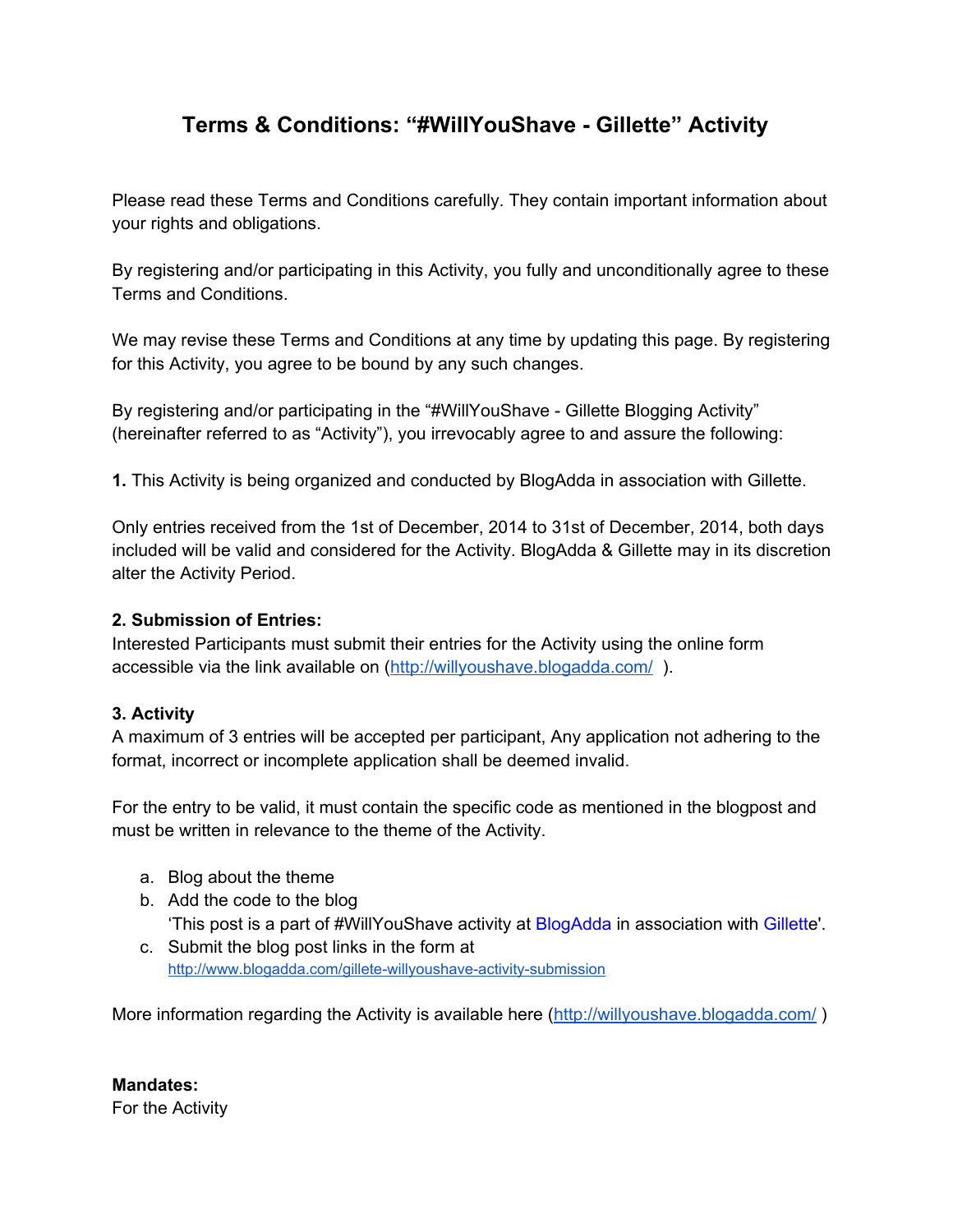a. You have to blog about the theme

b. The blog post should be a minimum of 300 words.

c. The blog post should contain the mandatory code with back links to [Gillette](http://www.google.com/url?q=http%3A%2F%2Fwww.flipkart.com%2Fgillette&sa=D&sntz=1&usg=AFQjCNFbzI3TsY7pTj2TnBcn-QcBM3NxKQ) and [blogadda.com](http://www.google.com/url?q=http%3A%2F%2Fblogadda.com&sa=D&sntz=1&usg=AFQjCNGDSPaYi1yKPguPecY-E93e1RIQGg)

d. The blog posts should be sent through the submission form only.

e. To be eligible for participation you should be a registered member of BlogAdda.com. If you are still not a member, please register @ [http://www.blogadda.com/register/](http://www.google.com/url?q=http%3A%2F%2Fwww.blogadda.com%2Fregister%2F&sa=D&sntz=1&usg=AFQjCNFgU8uPl5gJU2_ucfP5G4FyPs6bOA)

# **4. Binding Agreement:**

In order to enter the Activity, you must agree to these official rules. The Rules consist of:

● The Terms and Conditions on this page because these Rules form a legally binding agreement with respect to the Activity, please read them carefully.

# **5. Judging and Selection of Winner:**

The performances of the participants will be judged by Gillette. The decision of Gillette shall be final and binding.

# **6. Prize:**

# **The winners for the activity will be announced within a month of the end date of the activity**

a. The prizes are as follows:

- **First Prize** Apple Ipad
- **Second Prizes** 2 Moto G Phones
- **Third Prizes** 3 vouchers/cash of Rs.5000 each to 3 winners

b. Every valid blog post receives an assured voucher/cash of Rs.300

c. You receive a voucher/Cash worth Rs.400 extra for every 2 bloggers who accepts your Tags and blogs

d. The prize cannot be redeemed against cash, cannot be exchanged for any other reward – cash or kind, cannot be returned nor be transferred to any other person.

#### **7. Binding Agreement:**

In order to enter the Activity, you must agree to these official rules.

The Rules consist of:

● The Terms and Conditions on this page because these Rules form a legally binding agreement with respect to the Activity, please read them carefully.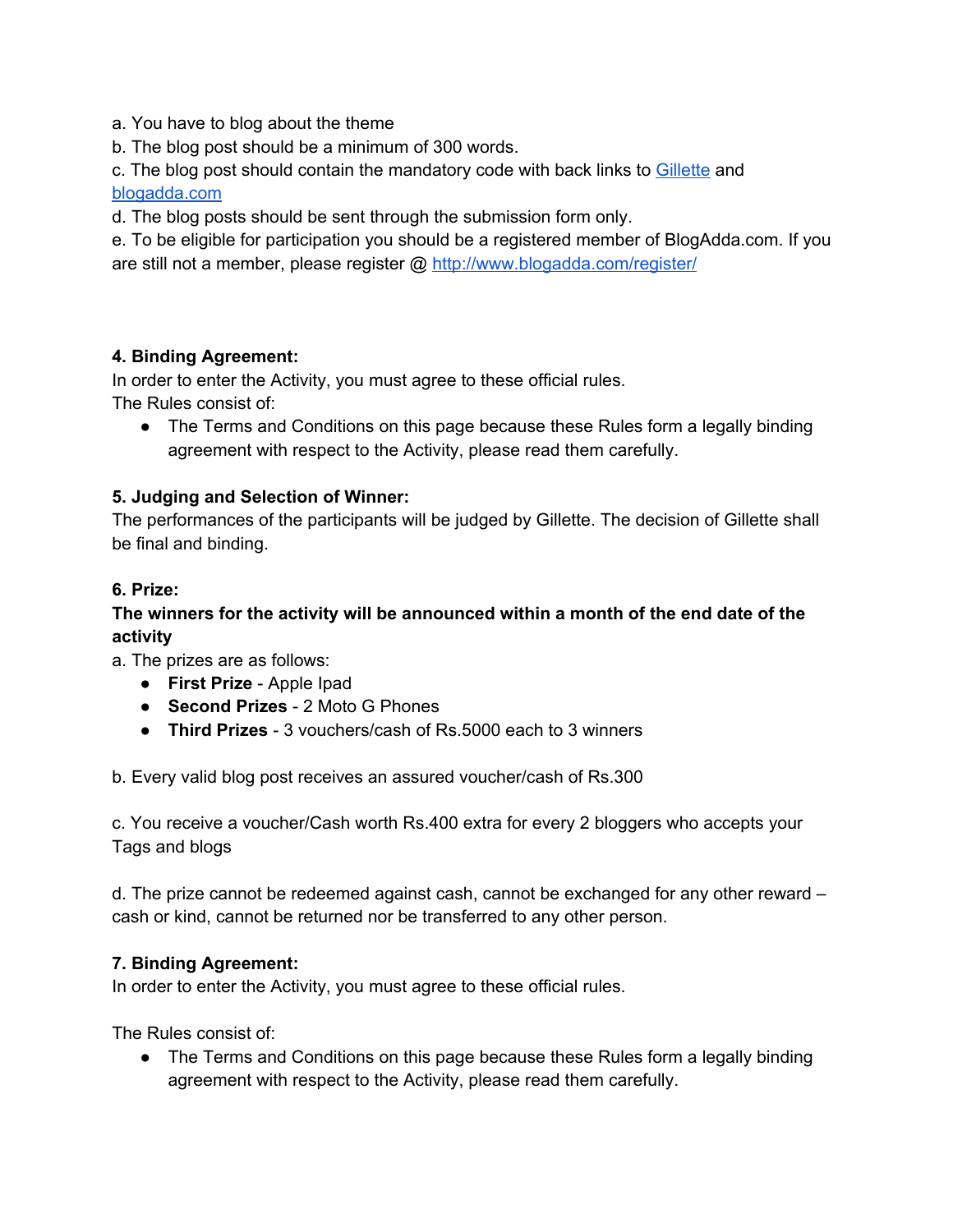#### **8. Representations and Warranties:**

You represent and warrant to BlogAdda & Gillette:

a) You have not been convicted of any criminal offense or in any case involving moral turpitude;

b) That whenever required by Gillette, you shall furnish such documentations to prove your eligibility to participate in the Activity, and shall enter into any agreements or other documents, including but not limited to, any NDA's that may be sought by Gillette at any point prior to, during or upon the expiry of the Activity.

The inability or submission of false, inaccurate or incomplete documentation from your side may result in your expulsion from the Activity, which shall be at the sole and exclusive discretion of Gillette, who has the right to expel the participants.

c) By submitting the application, you warrant that all information submitted by you are true, current and complete and acknowledges and agrees to these Terms and Conditions.

BlogAdda & Gillette reserves the right to disqualify you if the information provided by you are proved to be false or misleading or you had tampered with or benefited from any tampering of the application process.

You hereby agree, confirm and warrant that you are aware that the Activity is being organized as part of a publicity event to promote the organisation.

d) You hereby warrant to grant Gillette, the world-wide royalty free license to use, at its sole and absolute discretion, your stills and photographs from the activity and Rounds of the Activity, in any manner whatsoever, in relation to the promotion of the organisation.

# **9. Privacy:**

By participating in this Activity, you agree that BlogAdda & Gillette can collect your personal information. Any personal information collected during the course of the Activity by BlogAdda and Gillette will only be used for administering this Activity and will be subject to the practices described in the company's Privacy Policy.

The participants may be required to participate in the promotion of the organisation and you agree to the use of your personal information, photographs, blog posts taken during the Rounds of the Activity in any manner for the promotion of the organisation.